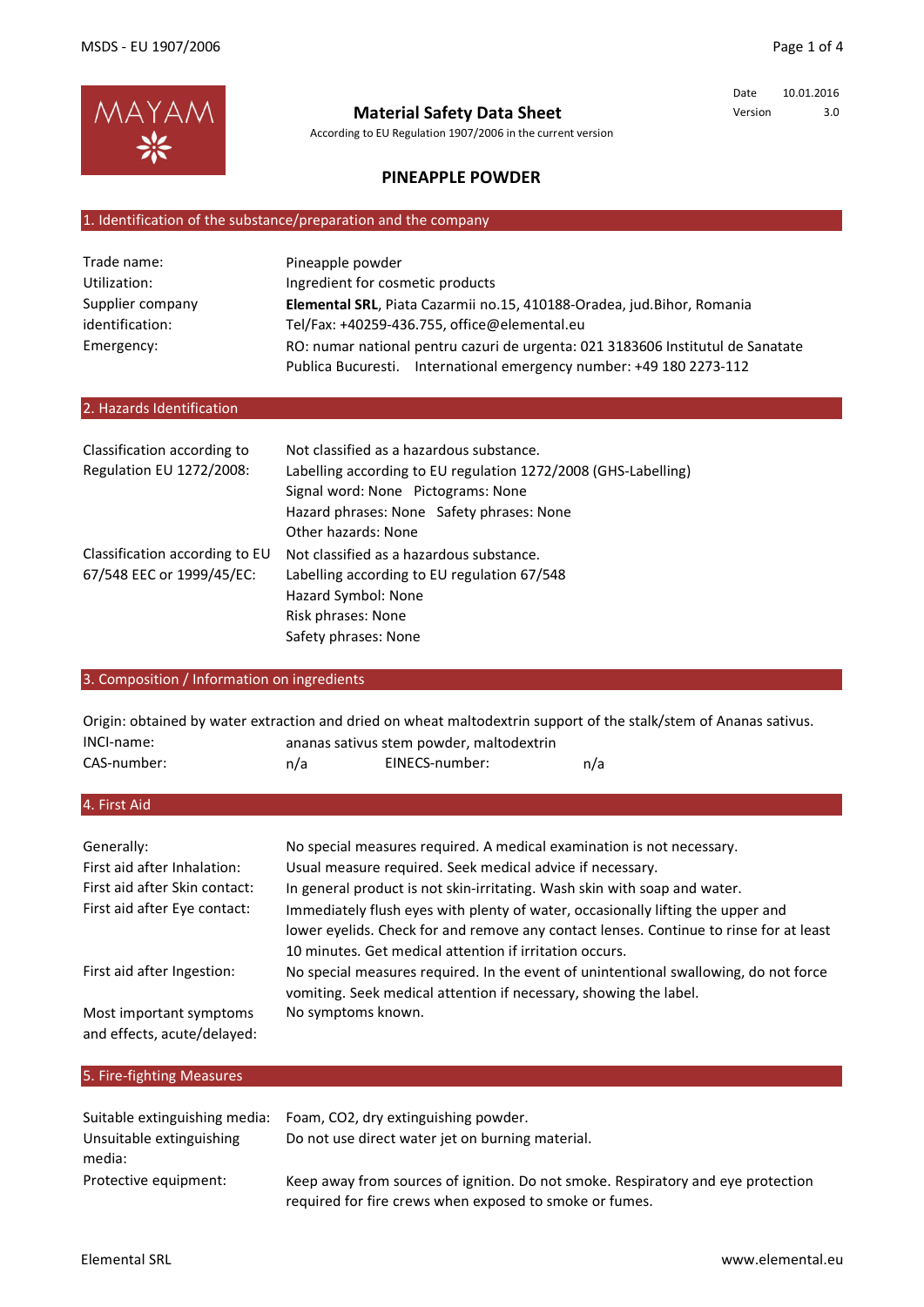

# **Material Safety Data Sheet**

According to EU Regulation 1907/2006 in the current version

Date 10.01.2016 Version 3.0

# **PINEAPPLE POWDER**

Fire and explosion protection: This product is made up of inflammable material with low risk. In the case of fire: Use respirator.

## 6. Accidental release measures:

| Personal precautions:      | Ensure adequate ventilation.                 |
|----------------------------|----------------------------------------------|
| Environmental precautions: | No special measures required.                |
| Methods for cleaning up:   | Clean up mechanically. Avoid dust formation. |

## 7. Handling and Storage

| Precautions for safe handling: | Apply good manufacturing practice & industrial hygiene practices. Observe good<br>personal hygiene, and do not eat, drink or smoke whilst handling. Avoid dust<br>formation.                                           |
|--------------------------------|------------------------------------------------------------------------------------------------------------------------------------------------------------------------------------------------------------------------|
| Conditions for safe storage:   | Store the product a well-ventilated environment, protect from direct exposure to<br>sunlight, in a cool, dry place. Properly closed, protect against humidity, heat and<br>protect from impurities and foreign bodies. |

#### 8. Exposure Controls and Personal Protection

| Hand protection:             | No special measures required              |
|------------------------------|-------------------------------------------|
| Respiratory protection:      | No special measures required              |
| Eye protection:              | No special measures required              |
| Physical protection:         | Use usual individual protective equipment |
| Occupational exposure limit: | No special measures required              |

### 9. Physical and Chemical Properties

| Appearance:                  | powder                     |
|------------------------------|----------------------------|
| Colour:                      | beige                      |
| Odour:                       | characteristic             |
| Solubility:                  | partially soluble in water |
| Auto-ignition temperature:   | not determined             |
| Flamability:                 | not flammable              |
| <b>Explosive properties:</b> | nothing to report          |
| Decomposition temperature:   | nothing to report          |

## 10. Stability and Reactivity

| Reactivity:                            | It presents no significant reactivity hazards, by itself or in contact with water. |
|----------------------------------------|------------------------------------------------------------------------------------|
| Chemical stability:                    | The product is stable under normal conditions                                      |
| Possibility of hazardous<br>reactions: | Not known                                                                          |
| Conditions to avoid:                   | Keep away from heat sources, open flames and sunlight.                             |
| Substances to avoid:                   | Avoid contact with strong oxidants.                                                |
| Hazardous decomposition                |                                                                                    |
| products:                              | Product does not decompose at proper handling.                                     |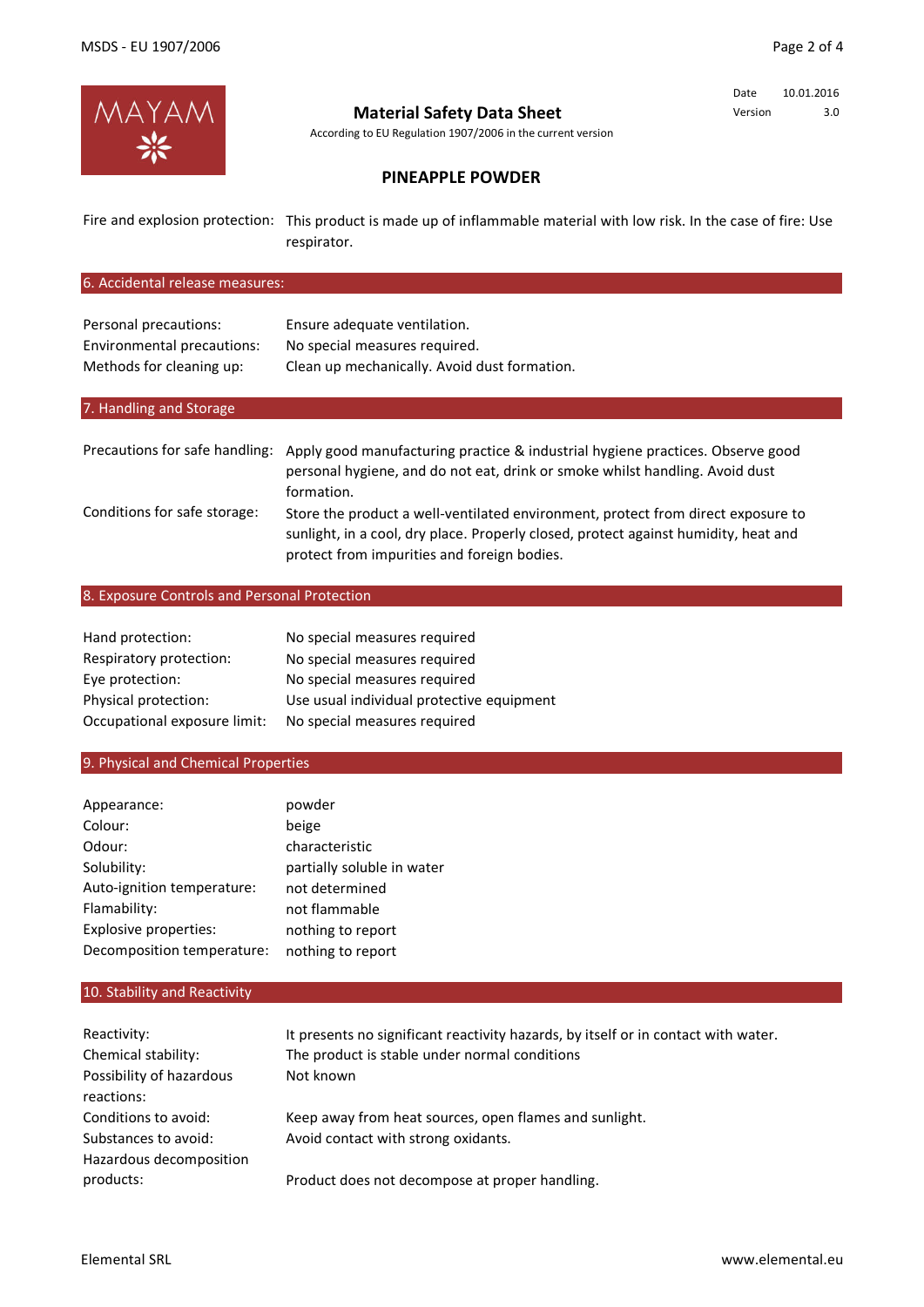

**Material Safety Data Sheet**

According to EU Regulation 1907/2006 in the current version

Date 10.01.2016 Version 3.0

# **PINEAPPLE POWDER**

#### 11. Toxicological Information

Acute toxicity: Skin corrosion/irritation Serious eye damage/irritation Respiratory /skin sensitization Germ cell mutagenicity Carcinogenicity Reproductive toxicity STOT-single exposure STOT-repeated exposure Aspiration hazard Not classified as hazardous conform EEC Dangerous Substance Directive and Dangerous Preparation Directives. If the product is used properly it will not cause any injuries to health. In compliance with generally accepted uses and quantities are no negative impacts to be expected. LD50 oral: not determined LD50 dermal: not determined LC50: not determined Inhalation: There is not expected negative impact. Ingestion: There is not expected negative impact. Skin contact: There is not expected negative impact. Eye contact: There is not expected negative impact. There is not expected negative impact. There is not expected negative impact. There is not expected negative impact. No information available No information available No information available In compliance with generally accepted uses and quantities are no negative impacts to be expected. In compliance with generally accepted uses and quantities are no negative impacts to be expected. In compliance with generally accepted uses and quantities are no negative impacts to be expected. Deep inhalation may cause respiratory troubles such as watering, sneezing.

#### 12. Ecological Information

Ecotoxicity: Nothing to report. Natural product. Environmentally not hazardous. Mobility in soil: no information available Degradability: Biologically well degradable Bioaccumulation potential: nothing to report Various harmful effects: nothing to report

### 13. Disposal Considerations

Recommendation: Collect and dispose of waste product in conformity with local disposal regulations. Is a natural biodegradable product.

### 14. Transport Information

| General recomandations:                                                          | Not dangerous product. Protect against humidity. |  |
|----------------------------------------------------------------------------------|--------------------------------------------------|--|
| UN no:                                                                           | not classified                                   |  |
| Road (ADR/RID):                                                                  | not classified                                   |  |
| Air (IATA/ICAO):                                                                 | not classified                                   |  |
| Sea (IMDG):                                                                      | not classified                                   |  |
| Special precautions for user:                                                    | See section 6-8                                  |  |
| Transport in bulk according to Annex II of MARPOL 73/78 and the IBC: not defined |                                                  |  |